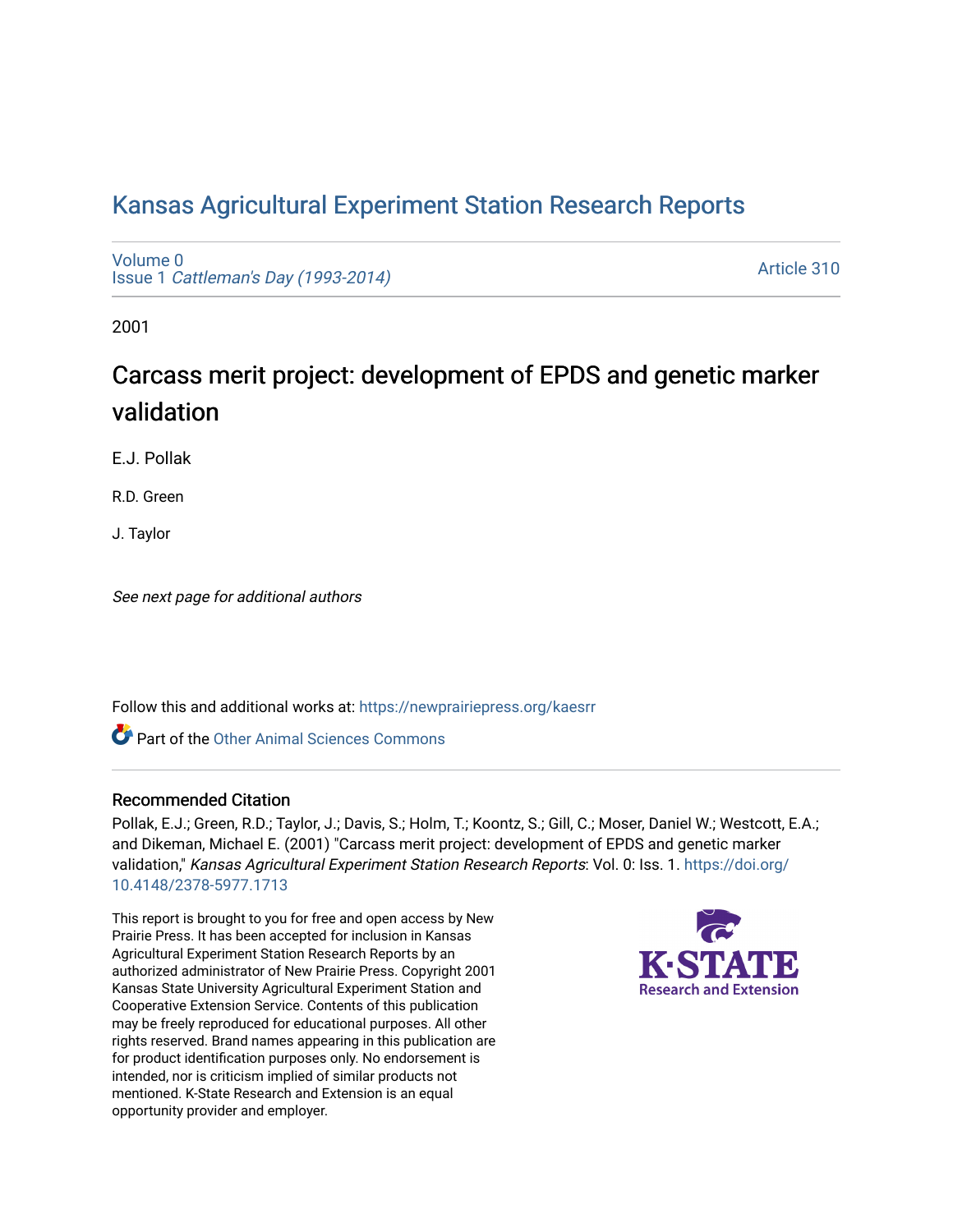# Carcass merit project: development of EPDS and genetic marker validation

# **Abstract**

Carcass and Warner-Bratzler shear force data on strip loin steaks have been obtained on over 4,200 cattle from contemporary progeny groups from the most widely used sires in 15 beef cattle breed associations (16 breeds). Trained sensory panel evaluations have been conducted on over 1,500 strip loin steaks from a sample of contemporary progeny groups from sires included in the QTL (quantitative trait loci) validation component of the project. One breed association has published Warner-Bratzler shear force Expected Progeny Differences (EPDs) for 57 sires of two breeds. DNA analyses and screening have been completed for 11 QTL on eight sires from several breeds. EPDs for carcass traits, Warner-Bratzler shear force, and sensory panel traits may be completed for several breeds within the year 2001. Information from this project should allow seedstock producers to improve carcass traits, tenderness, and other palatability traits through classical genetic selection or through DNA marker-assisted selection.

# Keywords

Cattlemen's Day, 2001; Kansas Agricultural Experiment Station contribution; no. 01-318-S; Report of progress (Kansas State University. Agricultural Experiment Station and Cooperative Extension Service); 873; Beef; Carcass merit; EPDS; Genetic marker

# Creative Commons License



This work is licensed under a [Creative Commons Attribution 4.0 License](https://creativecommons.org/licenses/by/4.0/).

# Authors

E.J. Pollak, R.D. Green, J. Taylor, S. Davis, T. Holm, S. Koontz, C. Gill, Daniel W. Moser, E.A. Westcott, and Michael E. Dikeman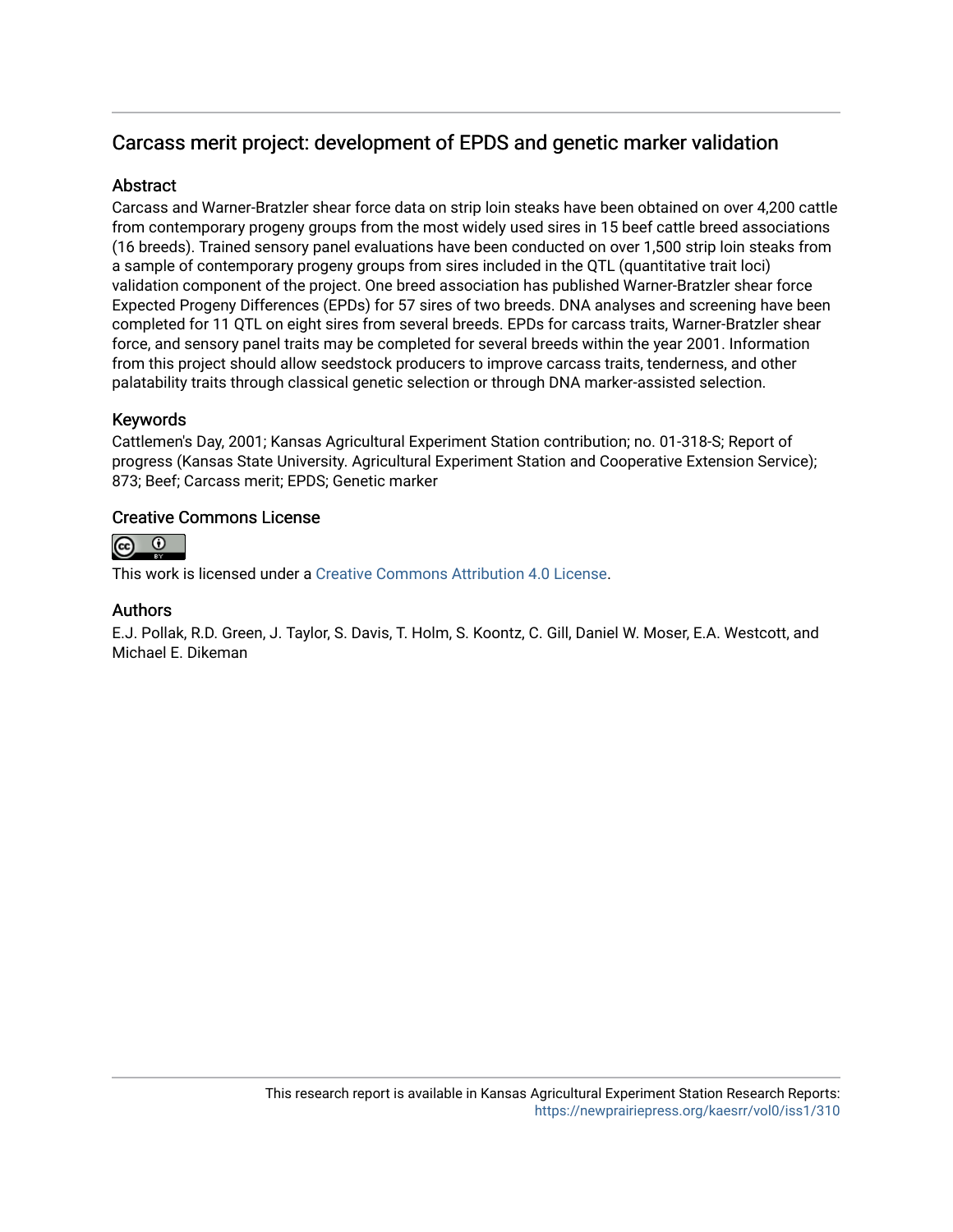### **CARCASS MERIT PROJECT: DEVELOPMENT OF EPDS AND GENETIC MARKER VALIDATION**

*M. E. Dikeman, E. J. Pollak <sup>1</sup> , R. D. Green<sup>2</sup> , J. Taylor <sup>3</sup> , S. Davis <sup>3</sup> , T. Holm<sup>4</sup> , S. Koontz <sup>5</sup> , C. Gill <sup>6</sup> , D. Moser, and E. A. Westcott <sup>7</sup>*

#### **Summary**

Carcass and Warner-Bratzler shear force data on strip loin steaks have been obtained on over 4,200 cattle from contemporary progeny groups from the most widely used sires in 15 beef cattle breed associations (16 breeds). Trained sensory panel evaluations have been conducted on over 1,500 strip loin steaks from a sample of contemporary progeny groups from sires included in the QTL (quantitative trait loci) validation component of the project. One breed association has published Warner-Bratzler shear force Expected Progeny Differences (EPDs) for 57 sires of two breeds. DNA analyses and screening have been completed for 11 QTL on eight sires from several breeds. EPDs for carcass traits, Warner-Bratzler shear force, and sensory panel traits may be completed for several breeds within the year 2001. Information from this project should allow seedstock producers to improve carcass traits, tenderness, and other palatability traits through classical genetic selection or through DNA marker-assisted selection.

#### **Introduction**

Consumers eat beef primarily for its great flavor, but there have been complaints about its palatability associated with unacceptable tenderness. The National Beef Tenderness Study published in 1987 found that, except for the tenderloin, tenderness varies considerably, and significant proportions of nearly all beef cuts were unacceptable in tenderness. Tenderness is generally measured on the longissimus (loin-eye) muscle because it has the most total value, and is almost always cooked by dry heat. It is expected by consumers to be tender, juicy, and flavorful. Recent market studies have shown that consumers are willing to pay more for beef of known tenderness. Although consumers are the ultimate judges of tenderness, Warner-Bratzler shear force is a highly repeatable and economical method for measuring tenderness. Reviews of published literature on the genetic control of tenderness show that the heritability of Warner-Bratzler shear force is moderately high (29%) and that of marbling is high (38%), indicating that progress can be made through selection. However, selecting for palatability is difficult and expensive. EPDs have become "user friendly" tools for cattlemen to use in selecting for numerous traits, but until the implementation of this project, no cattle breed association had EPDs for Warner-Bratzler shear force or sensoryevaluated palatability traits. Recently, the American Simmental Association published Warner-Bratzler shear force EPDs as a result of this project. DNA markers have been identified at Texas A & M University for tenderness and other quality traits and, if

<sup>1</sup>Professor of animal breeding , Cornell University.

<sup>&</sup>lt;sup>2</sup>R. D. Green, formerly Colorado State University.

<sup>3</sup>Genomics FX.

<sup>4</sup>Celera AgGen.

<sup>5</sup>Agricultural economist, Colorado State University.

 $6$ Molecular geneticist, Texas A & M University.

<sup>7</sup>Associate Director for Research & Technical Services, National Cattlemen's Beef Association.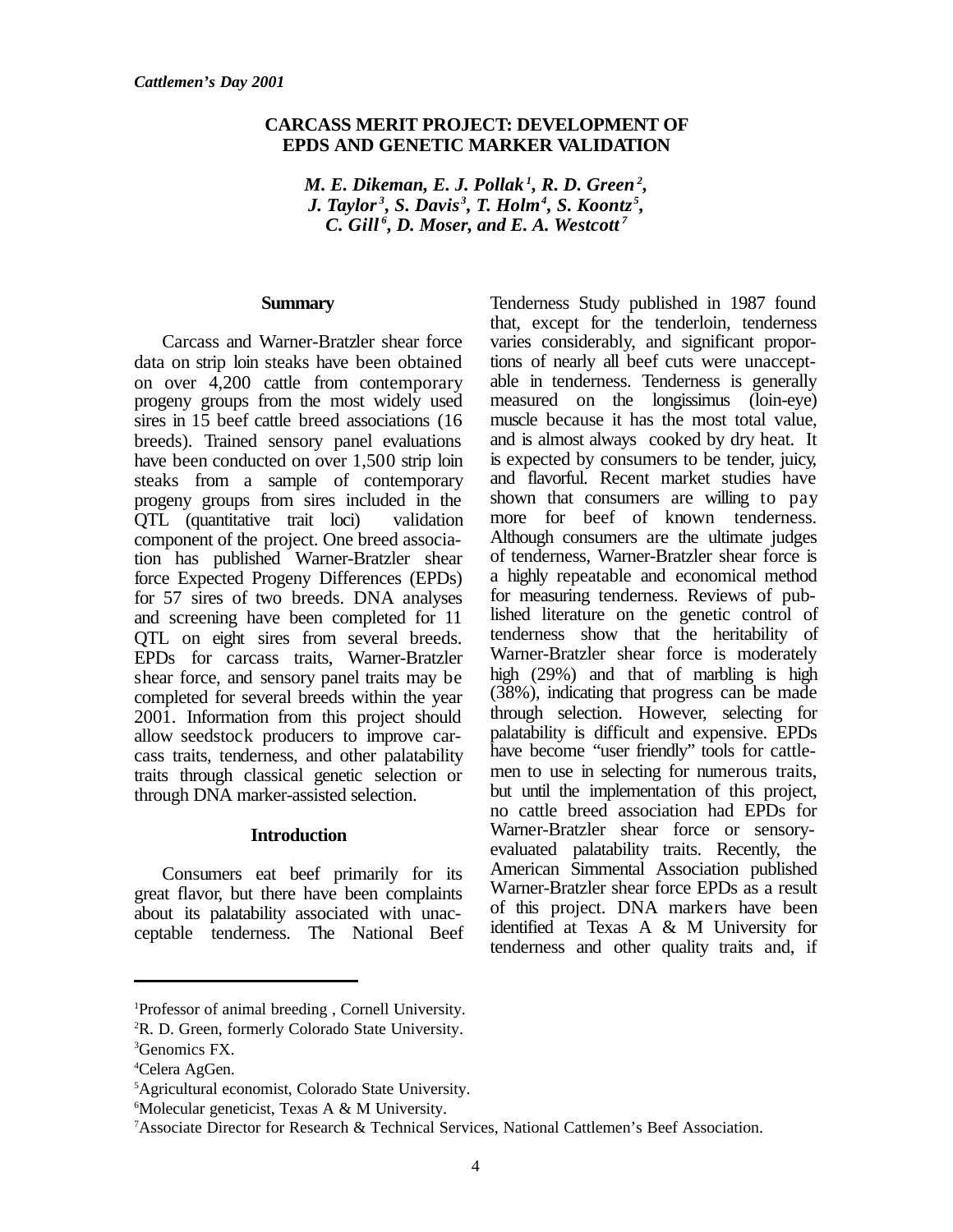validated in this project, could be used in 'marker-assisted' selection. With EPDs and(or) DNA marker-assisted selection, the beef cattle industry then can make significant progress toward improving meat palatability through genetic selection.

The Carcass Merit Project is an extensive 3½ year project involving four universities, 15 beef cattle breed associations (16 breeds), and Celera AgGen. The project is funded and coordinated by NCBA and the Cattlemen's Beef Board, the breed associations, and Celera AgGen. Its objectives are:

- 1. Collect information to develop EPDs for carcass merit traits.
- 2. Measure longissimus lumborum (strip steak) Warner-Bratzler shear force of contemporary groups of progeny from multiple sires within each breed.
- 3. Measure longissimus lumborum sensory attributes on a sample of contemporary groups of progeny from sires included in DNA 'marker' validation.
- 4. Validate DNA markers to be used in industry-wide 'marker-assisted' selection programs for improvement of carcass merit traits.
- 5. Determine DNA genotypes of these progeny for previously identified carcass merit markers.
- 6. Measure direct and opportunity costs and returns of implementing EPDs for carcass merit traits.

#### **Experimental Procedures**

The 15 breed associations (16 breeds) are providing approximately 11,000 AI progeny of their more widely used sires, primarily from commercial cow herds. One or more reference sires of each breed is used in a test herd in which a breed is being tested (reference sires are used to tie contemporary groups together for the breeds being tested). BIF guidelines for sire evaluation must be followed. The number of progeny from each breed is determined by the number of registrations of each breed calculated as a proportion of the total number registered by the cooperating breed associations. Each breed association is responsible for providing leadership for progeny testing; costs of synchronizing and mating cows; coordinating progeny testing; blood sampling; feeding; carcass data collection; and the development of EPDs for their breed. Consequently, the breed associations are funding about 50% of the total costs. The NCBA is providing funds for shear force and sensory panel evaluation, graduate student assistantships, travel for carcass data collection, and onehalf of the DNA analyses. Celera AgGen is funding the other half of the DNA analyses. Sires will be **compared only within breed** and **NOT across breeds**. Breed identity is coded to prevent associations or breeders from comparing breeds. Dan Moser is the facilitator and liaison to the breed associations.

The selection of test herds, sires, feedlots and feedlot regimen, slaughter endpoint, and processing plants are at the discretion of each breed association.

Each association is allocated a minimum of 10 sires plus additional sires, based on the number of registrations for each breed, resulting in 10 to 54 sires per association. Ten sires within each breed will be designated as DNA sires, with a target of 50 progeny per sire. For non-DNA sires, the target is 15 progeny per sire, although this is at the discretion of each breed association. Carcass and Warner-Bratzler shear force data are obtained on all progeny from all sires. For five of the DNA sires within each breed, trained sensory panel evaluations will be conducted on all progeny. Progeny data can be accumulated over the 3½ year period, as long as reference sires are repeated. Prior to or upon entering the feedlot, blood samples are sent to both Clare Abbey at Texas A & M and to Tom Holm at Celera AgGen for analyses. Semen samples are also analyzed for the DNA sires. The DNA analyses are to validate the presence of 'markers' for shear force, sensory panel traits, and carcass traits that have been identified by Jerry Taylor and Scott Davis at Texas A & M through the checkoff and the Texas A & M-funded Genome Mapping Project.